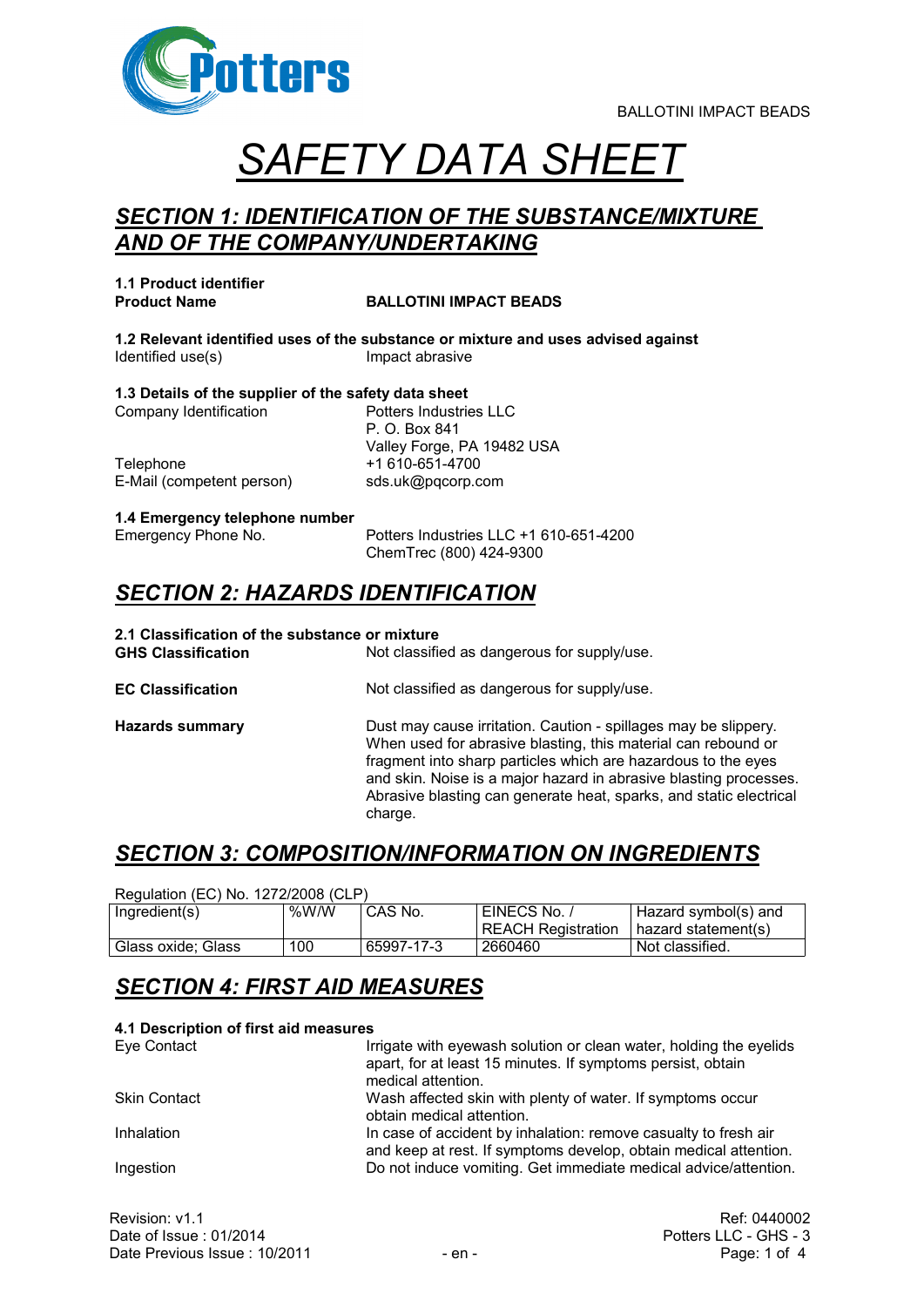

**4.2 Most important symptoms and effects, both acute and delayed**

Dust may cause irritation. Caution - spillages may be slippery. Dust may cause discomfort and mild irritation.

### *SECTION 5: FIRE-FIGHTING MEASURES*

## **5.1 Extinguishing media**

Unsuitable extinguishing Media **5.2 Special hazards arising from the substance or mixture**

As appropriate for surrounding fire.<br>None known. Non-combustible.

### *SECTION 6: ACCIDENTAL RELEASE MEASURES*

**6.1 Personal precautions, protective equipment and emergency procedures 6.3 Methods and materials for containment and cleaning up**

Wear suitable protective clothing. Wear eye/face protection.

Caution - spillages may be slippery. Avoid generation of dust. Sweep or preferably vacuum up and collect in suitable containers for recovery or disposal.

**6.4 Reference to other sections** Not applicable.

### *SECTION 7: HANDLING AND STORAGE*

| 7.1 Precautions for safe handling                                   | Avoid contact with eyes, skin and clothing. Avoid generation of<br>dust. Wash thoroughly after handling.<br>Wear protective equipment to comply with good occupational<br>hygiene practice.<br>Do not eat, drink or smoke at the work place. |
|---------------------------------------------------------------------|----------------------------------------------------------------------------------------------------------------------------------------------------------------------------------------------------------------------------------------------|
| 7.2 Conditions for safe storage,<br>including any incompatibilities | Keep container tightly closed and dry.                                                                                                                                                                                                       |
| 7.3 Specific end use(s)                                             | Not applicable.                                                                                                                                                                                                                              |

### *SECTION 8: EXPOSURE CONTROLS/PERSONAL PROTECTION*

#### **8.1 Control parameters**

| SUBSTANCE.         | Occupational Exposure Limits                                |
|--------------------|-------------------------------------------------------------|
| Glass oxide; Glass | No Occupational Exposure Limit assigned. 15mg/m3 total dust |
|                    | 5mg/m3 respirable                                           |
|                    | (Particulates Not Otherwise Regulated)                      |

#### **8.2 Exposure controls**

| 8.2.1 Appropriate engineering<br>controls | Engineering methods to prevent or control exposure are<br>preferred. Methods include process or personnel enclosure,<br>mechanical ventilation (dilution and local exhaust), and control of<br>process conditions.                                                                           |
|-------------------------------------------|----------------------------------------------------------------------------------------------------------------------------------------------------------------------------------------------------------------------------------------------------------------------------------------------|
| 8.2.2 Personal Protection                 |                                                                                                                                                                                                                                                                                              |
| Respiratory protection                    | Wear suitable respiratory protective equipment if working in<br>confined spaces with inadequate ventilation or where there is<br>any risk of the exposure limits being exceeded. Observe OSHA<br>regulations for abrasive blasting (29 CFR 1910.94) respirator use<br>(29 C.F.R. §1910.134). |
| Eye/face protection                       | Goggles.                                                                                                                                                                                                                                                                                     |
| Skin protection                           | Wear suitable protective clothing and gloves. For example cotton<br>or rubber.                                                                                                                                                                                                               |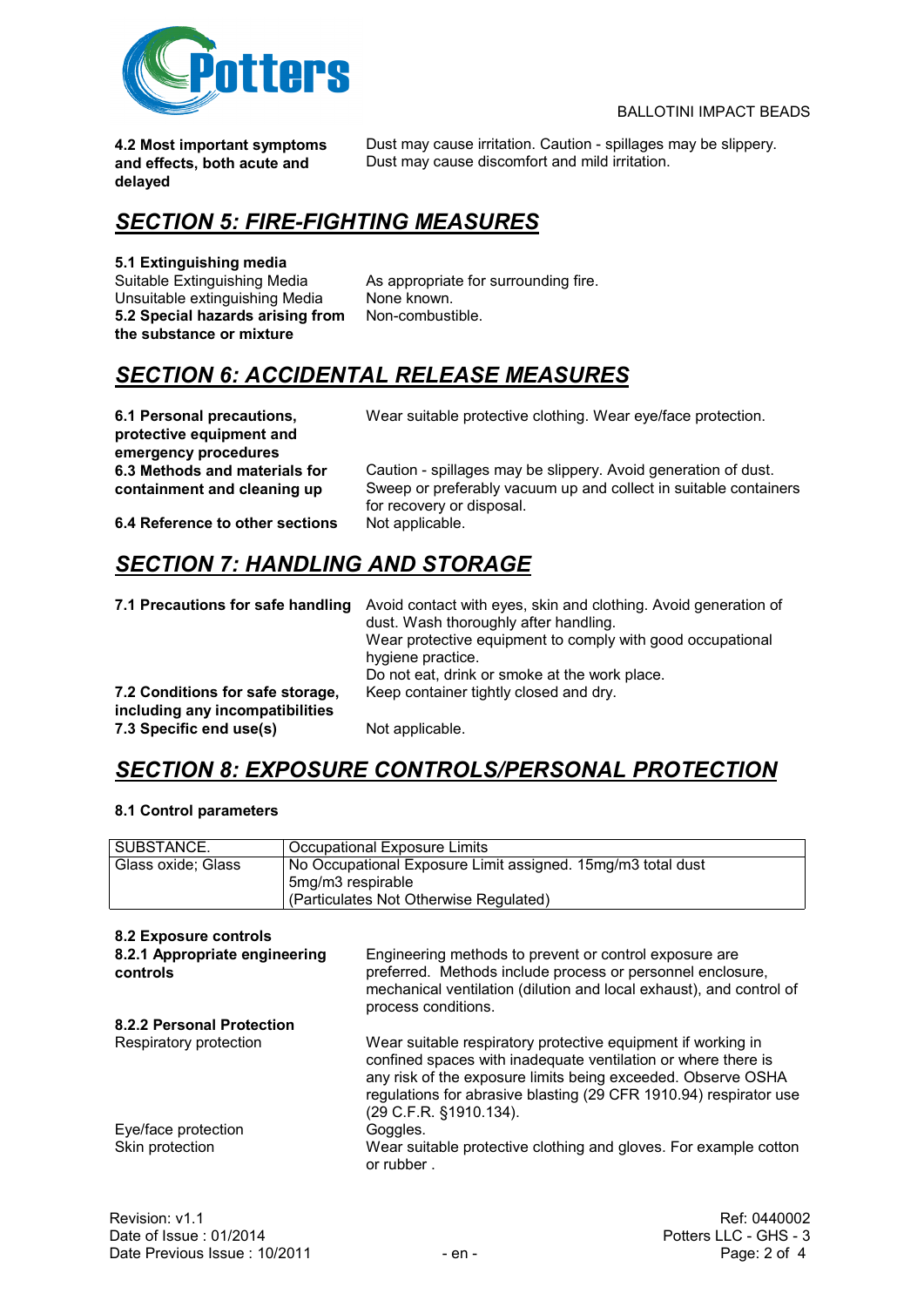

### *SECTION 9: PHYSICAL AND CHEMICAL PROPERTIES*

#### **9.1 Information on basic physical and chemical properties**

Appearance Glass Powder . White. Odour **Odourless.** Odour Threshold (ppm) Not applicable. pH (Value) Not applicable. Freezing Point (°C) <br>
Mot applicable.<br>
Melting Point (°C) <br>
Mot Approx 730 C Melting Point  $(^{\circ}C)$ Boiling Point (°C) Not applicable. Flash Point (°C) [Closed cup] Not applicable. Evaporation rate **Not applicable.**<br>
Flammability (solid, gas) Non-combustible. Flammability (solid, gas) Vapour Pressure (mm Hg) Not applicable. Vapour Density (Air=1) Not applicable.<br>
Solubility (Water) Soluble. Solubility (Water) **Insoluble**<br> **Partition Coefficient Insolution** Not applicable. Partition Coefficient **Not applicable.**<br>
Auto Ignition Point (°C) Not applicable. Auto Ignition Point (°C) Not applicable.<br>Decomposition Temperature (°C) Not applicable. Decomposition Temperature (°C) Not applicable.<br>Viscosity (mPa. s) Not applicable. Viscosity ( $mPa. s$ ) Explosive properties Not applicable. Oxidising Properties Not applicable.

### *SECTION 10: STABILITY AND REACTIVITY*

**10.1 Reactivity 10.1 Reactivity Avoid contact with strong acids 10.2 Chemical stability** Stable. **10.3 Possibility of hazardous reactions 10.4 Conditions to avoid** Not applicable. **10.6 Hazardous decomposition product(s)**

Not applicable.

None known.

### *SECTION 11: TOXICOLOGICAL INFORMATION*

| 11.1 Information on toxicological effects<br><b>Acute toxicity</b> |                                                                                                                                         |
|--------------------------------------------------------------------|-----------------------------------------------------------------------------------------------------------------------------------------|
| Ingestion                                                          | The acute oral toxicity of this product has not been tested. A<br>similar material was nontoxic to rats at 5,000 mg/kg.                 |
| Inhalation                                                         | May cause irritation to the respiratory system.                                                                                         |
| <b>Skin Contact</b>                                                | Dust may cause mechanical irritation.                                                                                                   |
| Eye Contact                                                        | Dust may cause mechanical irritation.                                                                                                   |
| <b>Sensitisation</b>                                               | Not sensitising.                                                                                                                        |
| Carcinogenicity                                                    | There are no known reports of carcinogenicity of nonfibrous<br>glass. Components are not listed by IARC, NTP or OSHA as<br>carcinogens. |
| <b>Reproductive toxicity</b>                                       | No evidence of reproductive toxicity or developmental toxicity.                                                                         |

### *SECTION 12: ECOLOGICAL INFORMATION*

**12.2 Persistence and degradability 12.5 Results of PBT and vPvB assessment 12.6 Other adverse effects** Not applicable

**12.1 Toxicity** No environmental hazards have been reported or known. This material is persistent but inert in aquatic systems. It will not bioconcentrate up the food chain. Not classified as PBT or vPvB.